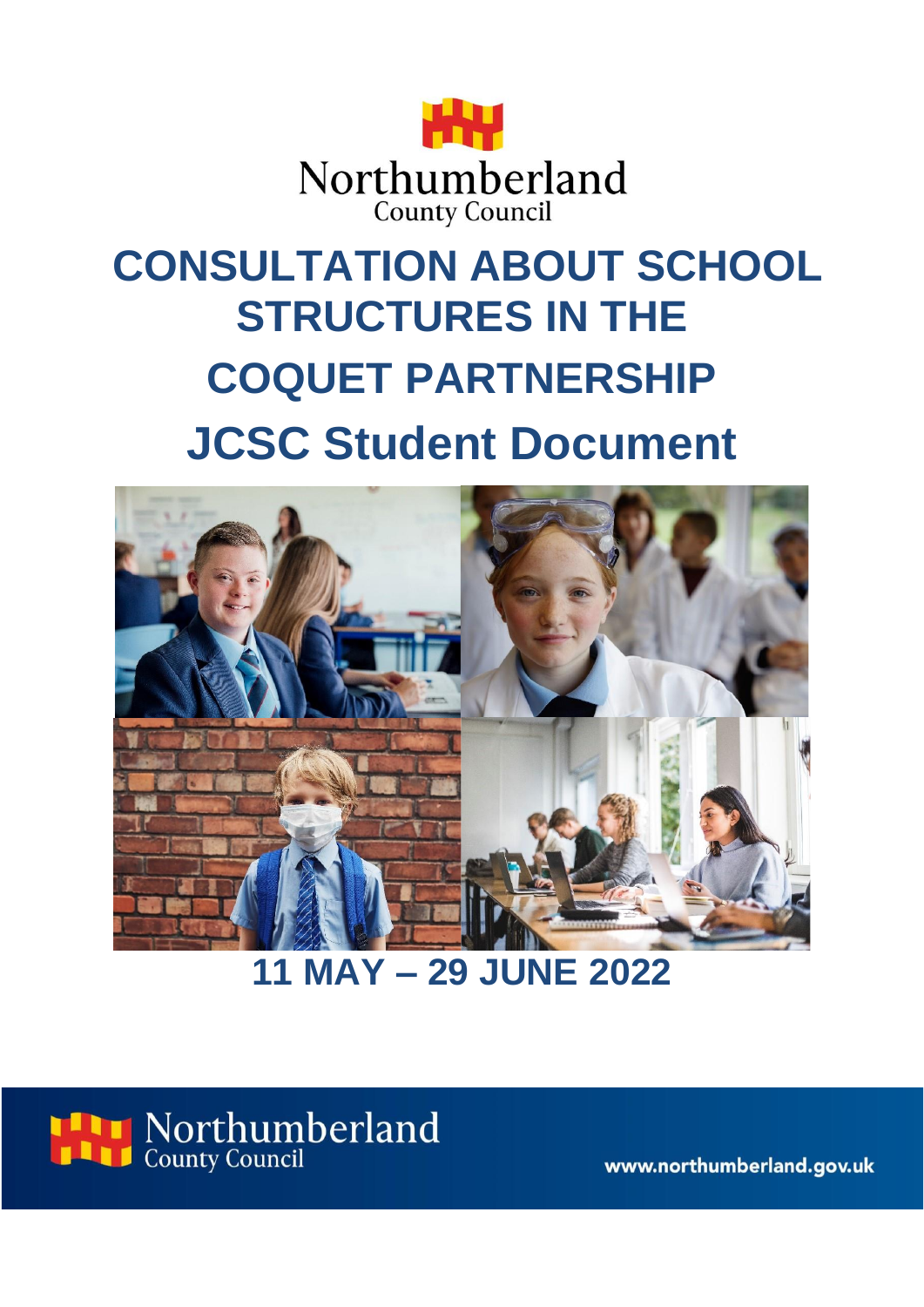# **Contents**

| WHY IS THE NUMBER OF STUDENTS ON ROLL AT A SCHOOL IMPORTANT?  9        |  |
|------------------------------------------------------------------------|--|
|                                                                        |  |
| PROPOSAL FOR REORGANISATION OF SCHOOLS IN THE COQUET PARTNERSHIP10     |  |
| WHAT OTHER THINGS MIGHT BE IMPACTED IF THE SCHOOL SYSTEM IS CHANGED IN |  |
|                                                                        |  |
|                                                                        |  |

**If you require a large print version of this document or a translation into another language please call 01670 623611 or mailto:educationconsultations@northumberland.gov.uk**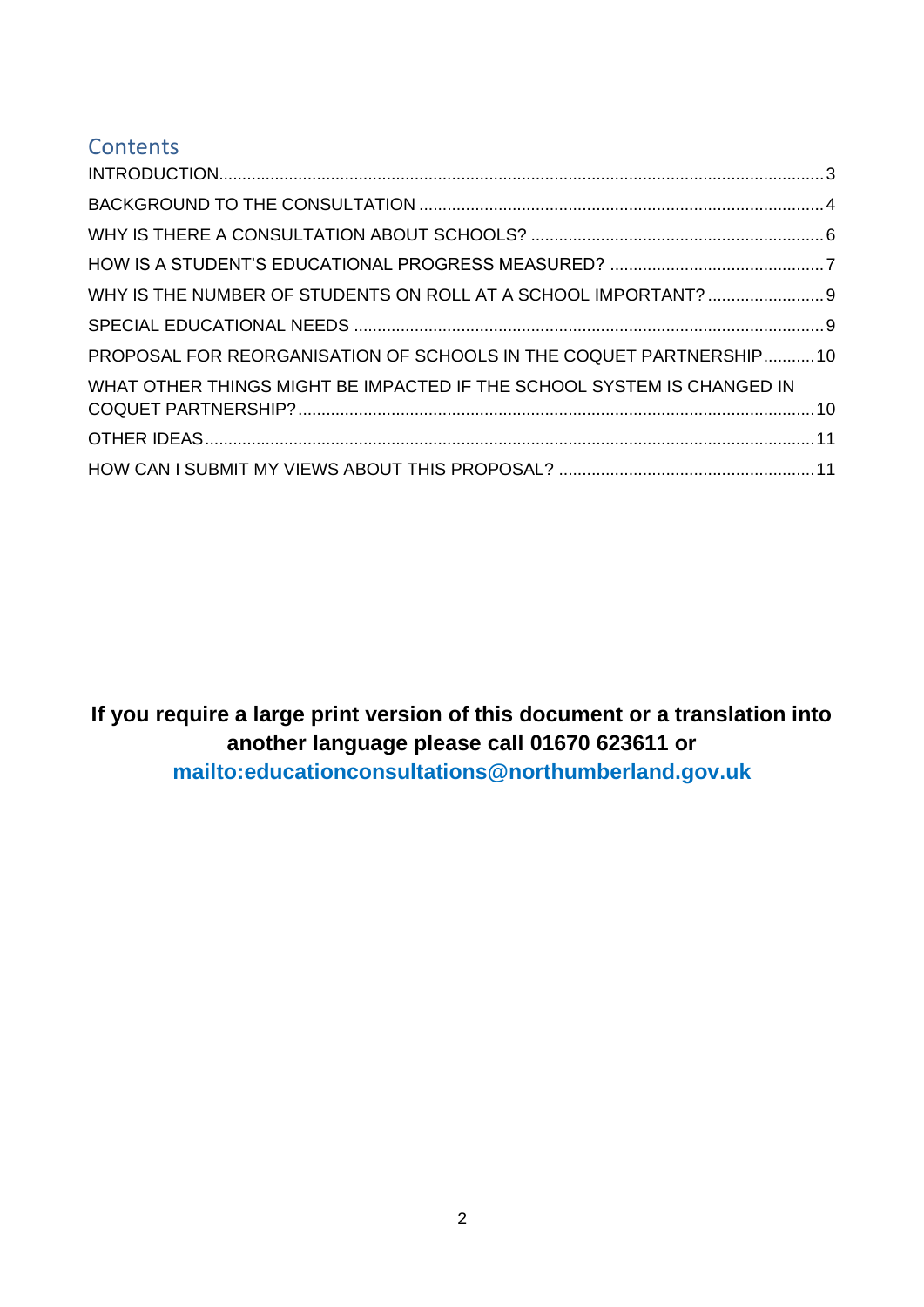# <span id="page-2-0"></span>**INTRODUCTION**

Northumberland County Council has agreed to spend £25.5 million to refurbish school buildings in the Coquet Partnership to make them more suitable for pupils in which to learn.

£25.5 million is a lot of money and the Council wants to be sure that it spends the money on schools that will help children and young people in the Coquet area to learn and achieve to the best of their ability, now and in the future.

Over the last few months, Council officers have been talking to the headteachers and Chair of Governors at all of the schools that make up the Coquet Partnership (see later in this document) to ask them about the current system of schools. All the headteachers and Chairs of Governors agreed that it is now the right time to ask you (as a student in JCSC), your parents and carers, your teachers and the local community what they think about education and schools.

In this document, we have set out the reasons why this consultation is taking place. Your views will be read by the Councillors who will make the decision on whether or not to change the schools, so I hope that you will find some time to read this document and then respond to the questions. I'm really looking forward to hearing your views.

dcinquary.

Audrey Kingham Joint Interim Executive Director of Adult Social Care and Children's Services Northumberland County Council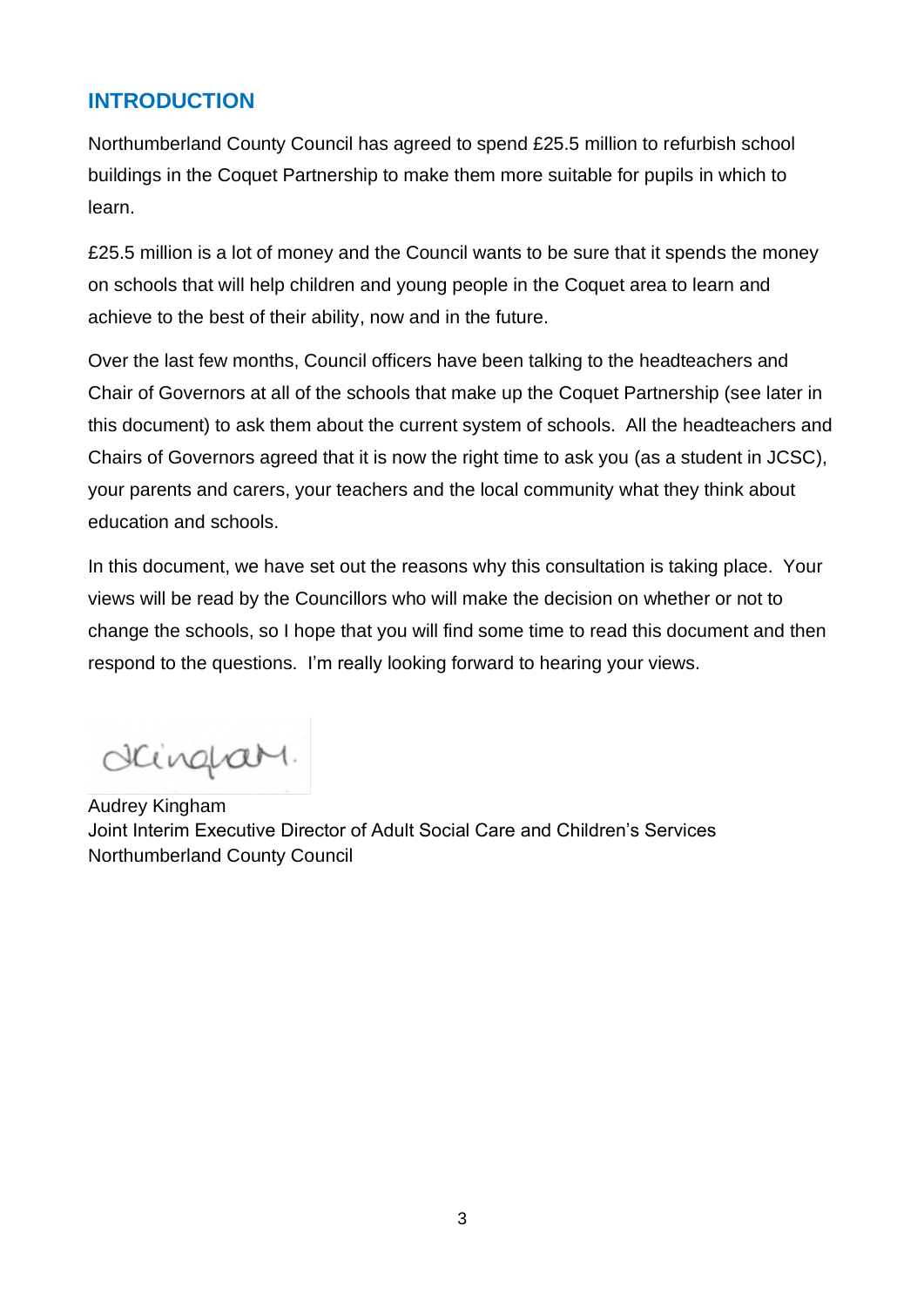# <span id="page-3-0"></span>**BACKGROUND TO THE CONSULTATION**



**Schools in the Coquet Partnership** These are the schools that make up the 'Coquet Partnership'

- Amble First
- Amble Links First
- Broomhill First
- Grange View CE First
- Red Row First
- NCEA Warkworth Church of England Primary
- James Calvert Spence College

#### **Types of schools**

Not all schools and school systems in Northumberland are the same. Some areas in the county have the 3-tier system school system, where students attend first, middle and then high schools; other areas in the county have the 2-tier system (primary/secondary), where students attend a primary school and then a secondary school. These are explained as follows:

#### 3-tier system of schools

- First Schools students join in Reception Class and leave at the end of Year 4.
- Middle Schools students join in Year 5 and leave at the end of Year 8.
- High Schools students join in Year 9 and leave either at the end of Year 11 or Year 13.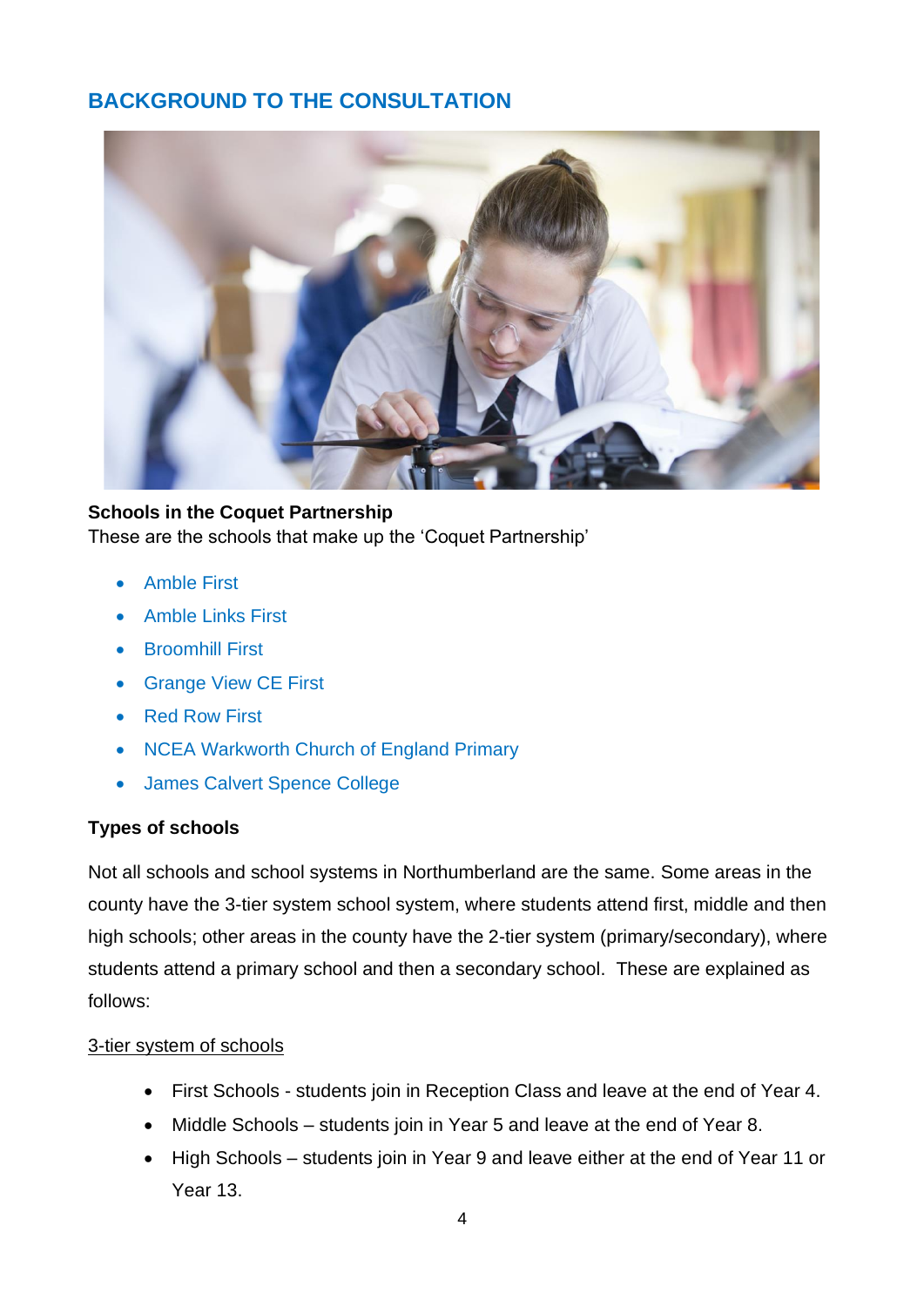Students therefore move schools twice in this system.

#### 2-tier (primary/secondary) system of schools

- Primary schools children join Reception Class and leave at the end of Year 6.
- Secondary schools children join in Year 7 and leave either at the end of Year 11 or Year 13.

Students therefore move schools once in this system.

#### School system in Coquet Partnership

The school system in the Coquet Partnership is a mixture of both the 3-tier system and the 2-tier (primary/secondary) system:

- First Schools children join in Reception Class and leave at the end of Year 4.
- James Calvert Spence College children join in Year 5 and leave either at the end of Year 11 or Year 13.
- Warkworth Primary School children join Reception Class and leave at the end of Year 6 to go into JCSC or a secondary school.

Students therefore join JCSC in Year 5 like a middle school in the 3-tier system, but then stay with the school through to GCSE or A levels, and therefore move schools once like the 2-tier (primary/secondary) system.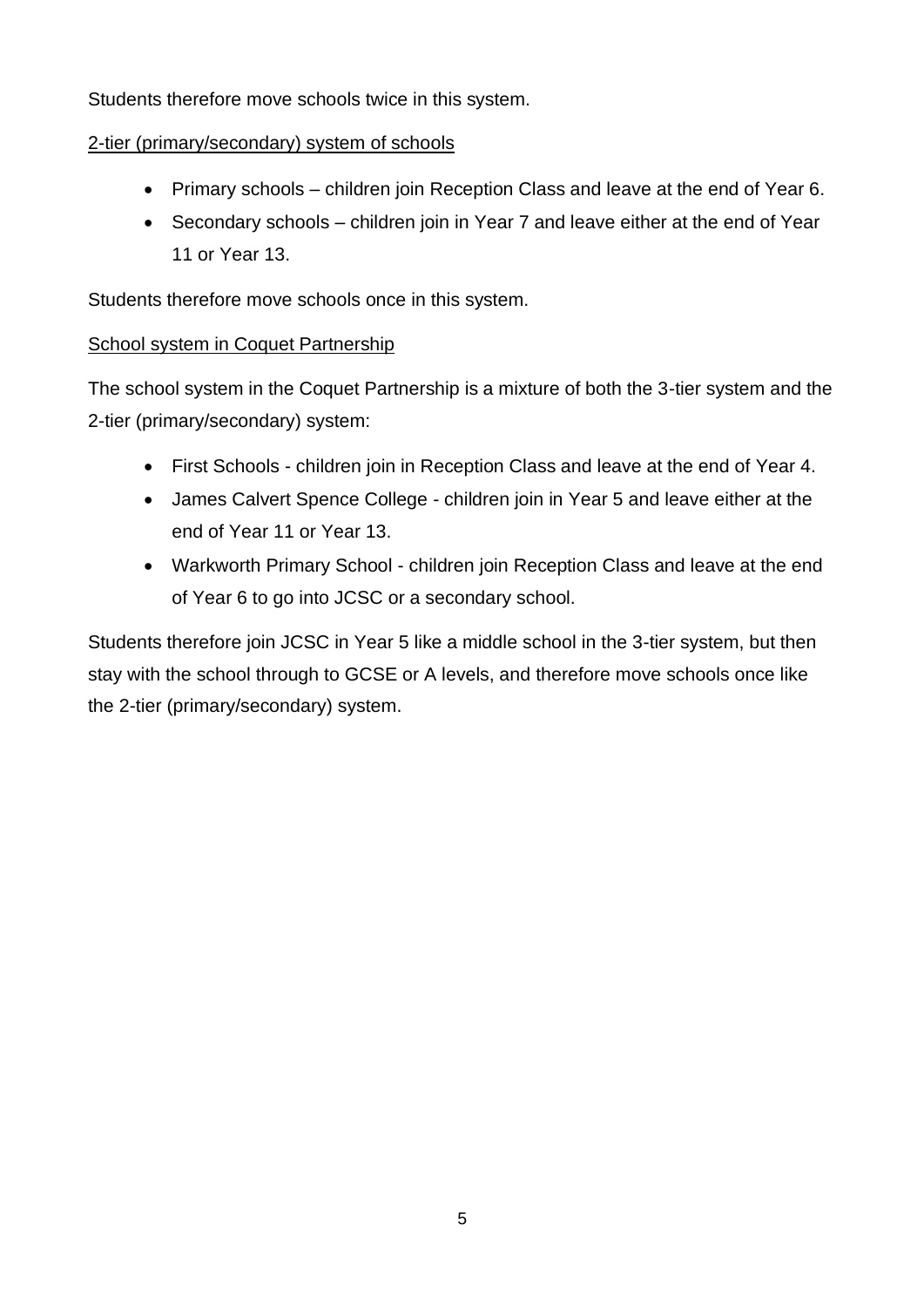# <span id="page-5-0"></span>**WHY IS THERE A CONSULTATION ABOUT SCHOOLS?**



# **Views of headteachers and Chairs of Governors of schools in the Coquet Partnership**

Council officers have been meeting with headteachers and Chairs of Governors of schools in the Coquet Partnership over the last few months to ask whether the current school system is better for students to be educated in, or whether the 2-tier (primary/secondary) system is better. The main views of headteachers and Chairs of Governors are set out in Table 1:

#### *Table 1*

| <b>Main views on current system</b><br>(First schools/JCSC)                                                     | Main views on 2-tier (primary/secondary)                                                                                                                  |  |
|-----------------------------------------------------------------------------------------------------------------|-----------------------------------------------------------------------------------------------------------------------------------------------------------|--|
| This system is no longer the right one for<br>the Coquet Partnership and the educational<br>journey of students | Most schools in the Coquet Partnership<br>would like to consult on the whether the 2-<br>tier (primary/secondary) system would be<br>better for students. |  |
| The responsibility for Key Stage 2 is split<br>between 2 schools                                                | One school would be responsible for the<br>whole of Key Stage 2 (i.e. the primary<br>schools)                                                             |  |
| Some children are not ready to travel to a<br>larger school at age 9                                            | Moving school at end of Key Stage 2 fits with<br>the National Curriculum that all schools<br>follow.                                                      |  |
| Parents choose to send their children to<br>primary schools in other areas                                      | The 2-tier (primary/secondary) system would<br>support schools in the long-term.                                                                          |  |
| Many children feel happy about moving into<br>Year 5 at JCSC.                                                   | Any changes to schools would have to be<br>timed to have as least impact as possible on<br>students.                                                      |  |
| There are good elements and bad elements of both school systems.                                                |                                                                                                                                                           |  |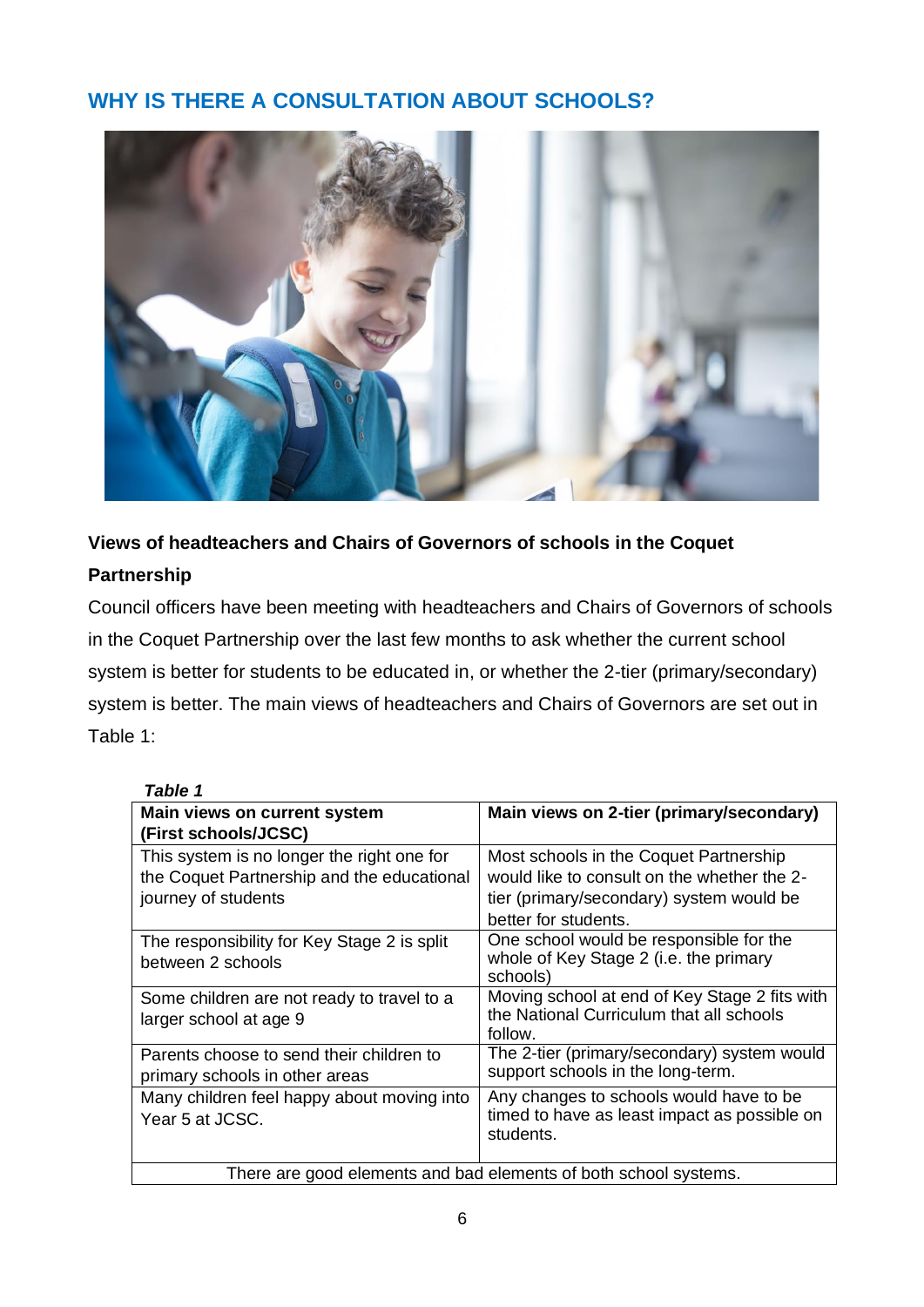Overall, most schools agreed that it was time to ask everybody involved with schools for their views on what would be the best system of schools for students in the Coquet Partnership.



# <span id="page-6-0"></span>**HOW IS A STUDENT'S EDUCATIONAL PROGRESS MEASURED?**

#### Ofsted Ratings

You may have heard your teachers talk about Ofsted inspections. Ofsted stands for 'The Office for Standards in Education'. Ofsted is responsible for inspecting state schools in England to make sure the education that students receive is of the right standard.

At the moment, all first schools in the Coquet Partnership have an Ofsted rating of 'Good', while JCSC has a rating of 'Requires Improvement'. Inspections take place every few years, so schools can move up and down the grading system and therefore a school's Ofsted grade can change.

#### Testing, examinations and the Key Stages

When you attended your first school, you will have been tested at the end of Year 2 which is the end of Key Stage 1. These results are only used by the school to measure your progress to inform your parents or carers of how you are doing at school. These results are not shared with anyone else.

Key Stage 2 covers Years 3, 4, 5 and 6, with students taking 'SATS' at the end of Year 6. Therefore, in the current system in the Coquet Partnership, the first schools and JCSC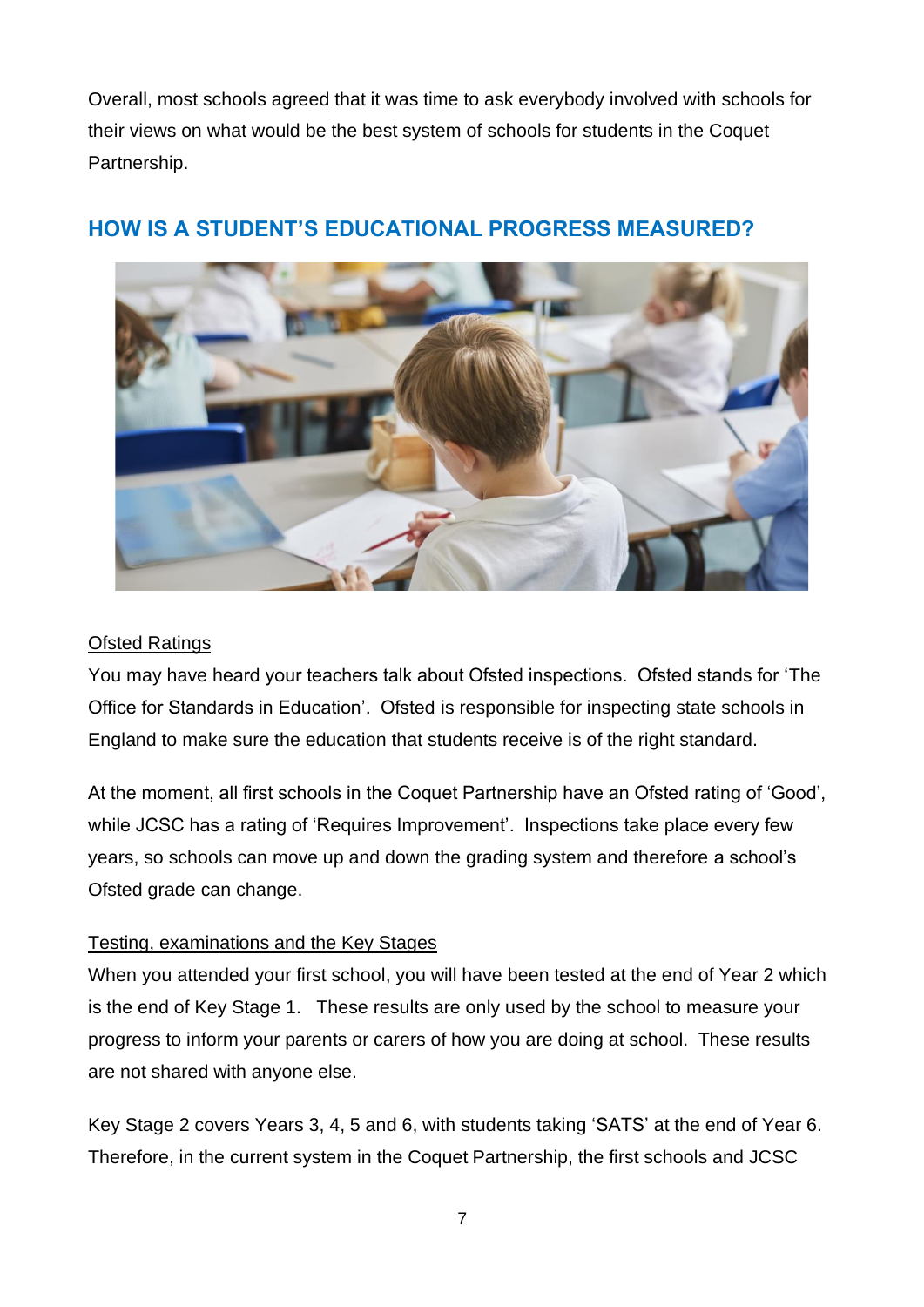share responsibility for your Key Stage 2 outcomes, even though you sit your SATS at JCSC.

Key Stage 3 covers Years 7,8 and 9, but there are no official tests at the end of this key stage. However, like all schools, your teachers constantly assess your progress and inform your parents or carers of how you are doing at parent/carers evenings for example.

Key Stage 4 starts in Year 10 and ends with students taking their GCSE examinations at the end of Year 11.

Key Stage 5 covers Years 12 and 13, if students stay on at school to do 'A' levels or technical/vocational qualifications.

If you are interested in learning what results JCSC has been achieving in Key Stage 2 SATS and at GCSE and A level in recent years, you can cut and paste this link to the parent/carer version of this document into your browser.

[https://www.northumberland.gov.uk/Education/Schools/Consultations.aspx](https://gbr01.safelinks.protection.outlook.com/?url=https%3A%2F%2Fwww.northumberland.gov.uk%2FEducation%2FSchools%2FConsultations.aspx&data=05%7C01%7CLorraine.Fife%40northumberland.gov.uk%7Cc110c0b0505241e5607408da33368272%7Cbb13a9de829042f0a980dc3bdfe70f40%7C0%7C0%7C637878606442812159%7CUnknown%7CTWFpbGZsb3d8eyJWIjoiMC4wLjAwMDAiLCJQIjoiV2luMzIiLCJBTiI6Ik1haWwiLCJXVCI6Mn0%3D%7C3000%7C%7C%7C&sdata=U4edrk8wM9%2FR1F%2BAK7AhmnnJr3z6VI9Wpud%2BJvp7pl4%3D&reserved=0)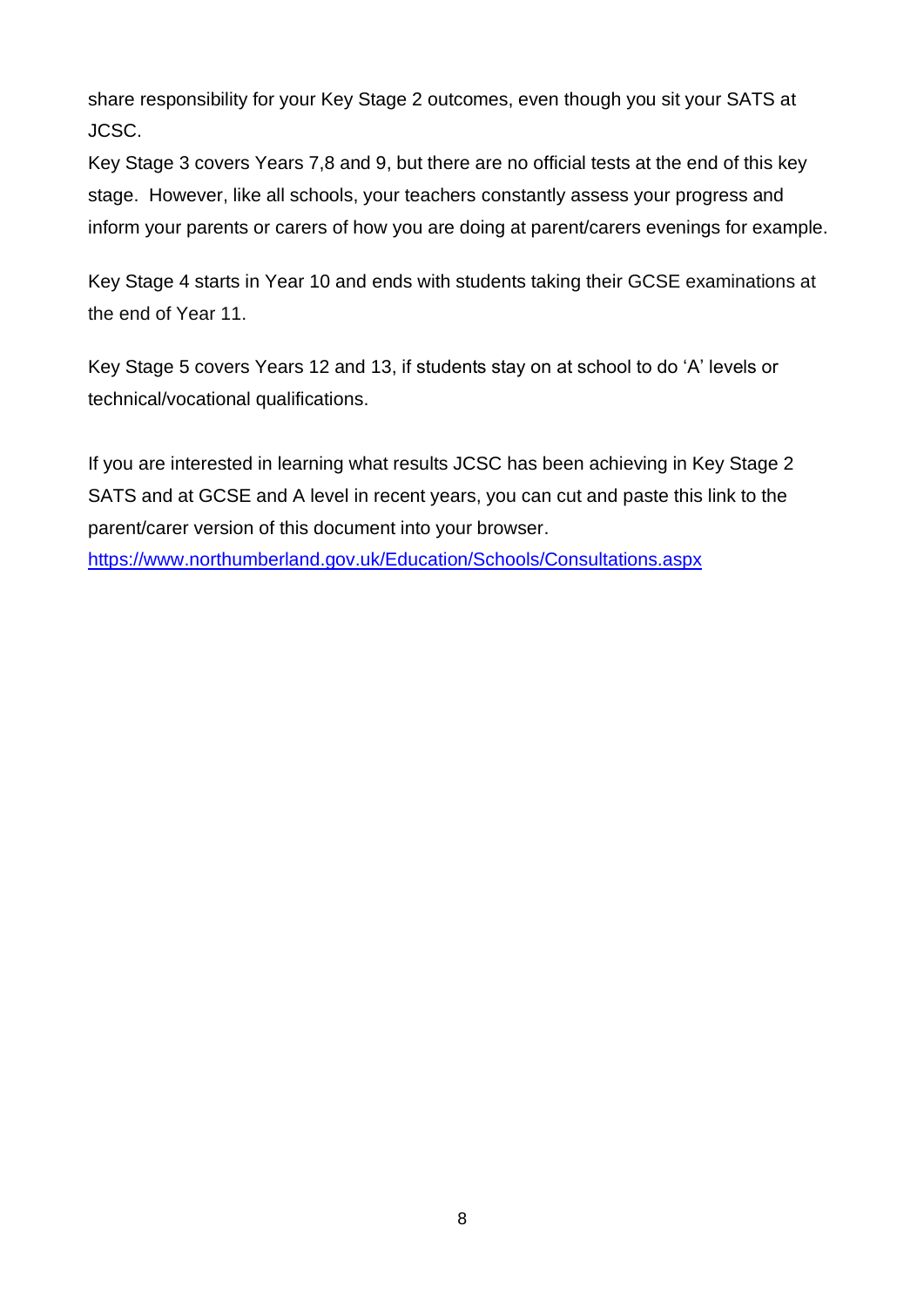## <span id="page-8-0"></span>**WHY IS THE NUMBER OF STUDENTS ON ROLL AT A SCHOOL IMPORTANT?**



The number of students on roll at a school is important because a school receives funding from the Government for each student. Therefore, if a school is full it will gain the maximum funding. So, if a school has lots of spare student places, it will have a lot less funding.

While there are many students attending JCSC, it does have places for more students in the local area to join and we want to understand how it could attract more students to keep it well-funded for the future. As part of this consultation, we want to find out whether you think more students would join JCSC if it remained organised as an age 9-18 school, or whether more students would join if it became an age 11 to 18 'secondary school'. Or if you think it would not make any difference to the number of students that attend whatever system is in place.

#### <span id="page-8-1"></span>**SPECIAL EDUCATIONAL NEEDS**

Many students need extra help at school because they have special educational needs, known as 'SEN'. You may need extra help at school or you may have a friend or relative who does. Sometimes this extra help can be provided in the local school, or sometimes students with certain types of SEN have to attend a school with more specialised teachers and resources. Unfortunately, there are no specialist SEN schools in the Coquet area, so students with greater SEN need to travel long distances to and from school every day. The number of students with greater SEN needs is also growing every year. One idea that has been put forward is that Barndale Special School in Alnwick could set up an arm of its school in the Coquet Partnership so that students with SEN could have their education within their local community. We would also like to know what you think about this idea as part of this consultation.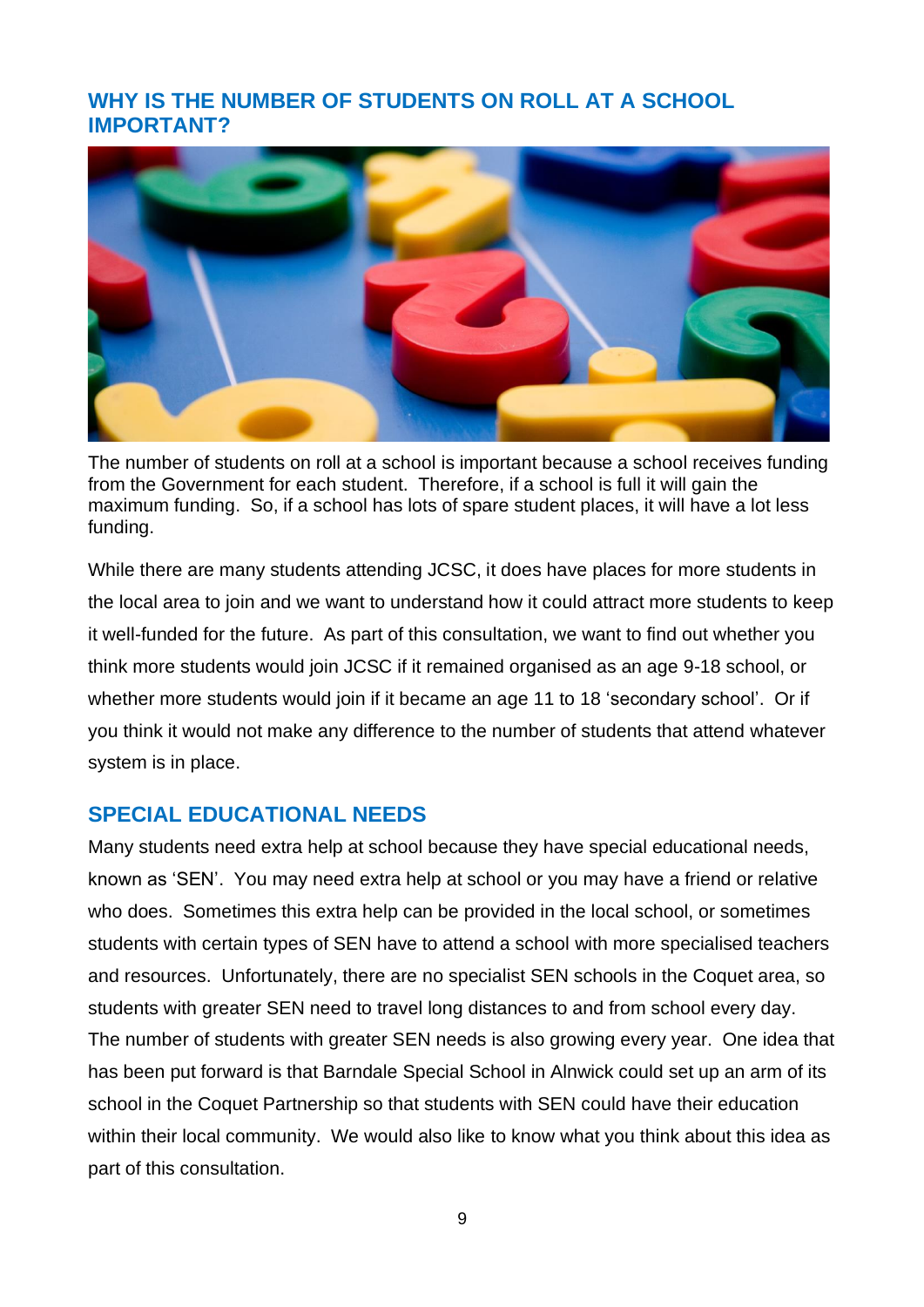## <span id="page-9-0"></span>**PROPOSAL FOR REORGANISATION OF SCHOOLS IN THE COQUET PARTNERSHIP**



The Council is now asking students, staff, parents/carers and anyone else with an interest in education in the Coquet Partnership whether:

- 1. The current system of schools should stay in place (see page 5 students leave first schools at the end of Year 4 and join JCSC in Year 5) – this is 'Model A', or
- 2. The 2-tier (primary/secondary) should be put in place (see page 5 first schools change to primary schools and keep their students in Years 5 and 6, joining JCSC in Year 7) - this is 'Model B'.

As Warkworth CE Primary School already keeps its students until the end of Year 6, it would not be impacted by any changes to the other schools and it is not part of this consultation.

## <span id="page-9-1"></span>**WHAT OTHER THINGS MIGHT BE IMPACTED IF THE SCHOOL SYSTEM IS CHANGED IN COQUET PARTNERSHIP?**

#### School staff

If there is no change to the way schools are organised in the Coquet Partnership, i.e. Model A, there would be no change to the way staff work in your school or the first school. If schools are organised to Model B, the first schools would need more staff for Year 5 and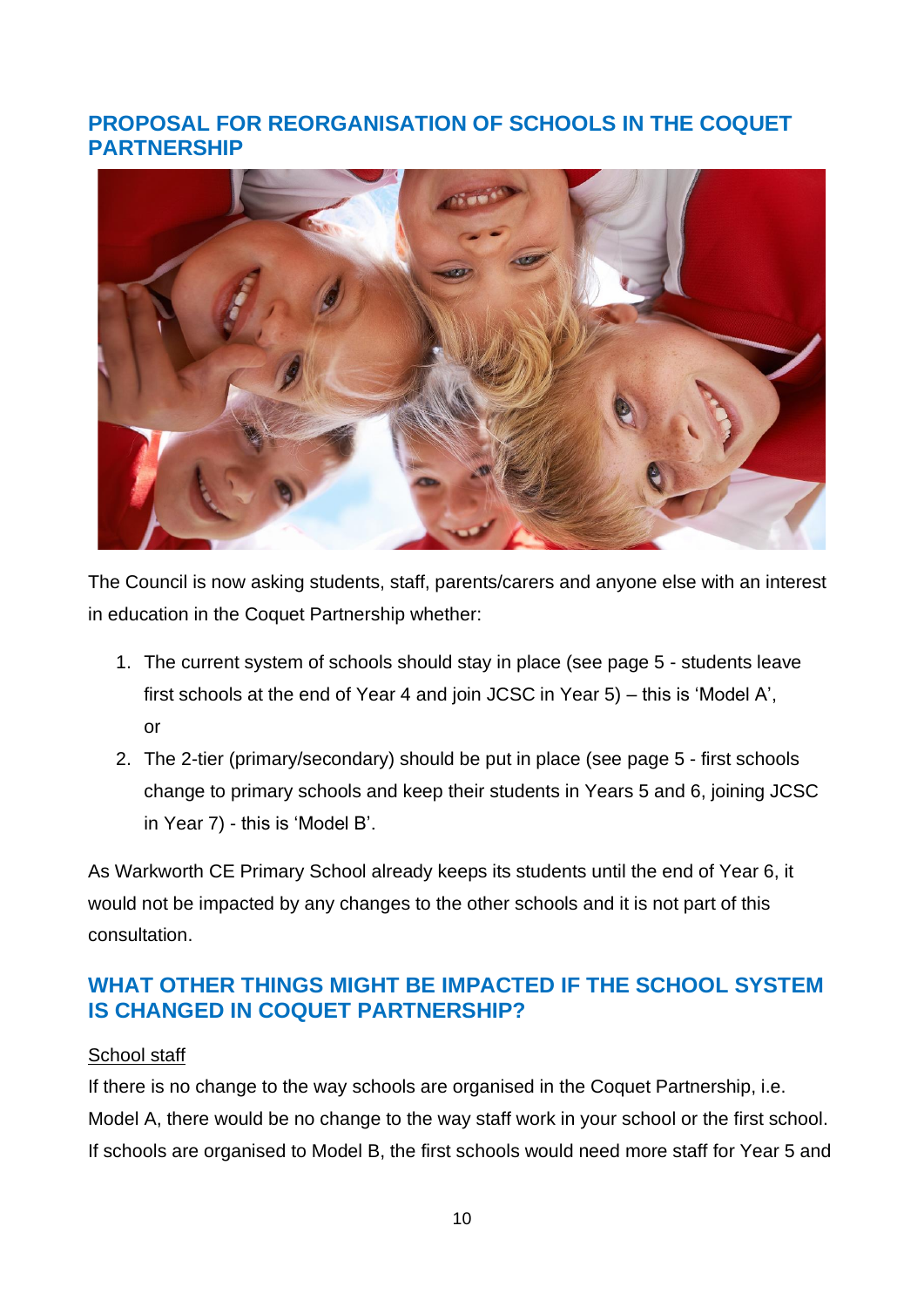6 classes as they would become primary schools. JCSC would need fewer staff as they would no longer need teaching staff for Years 5 and 6.

#### Buildings and funding

At the beginning of this consultation document, we told you that the Council has agreed to spend £25.5m towards improving school buildings in the Coquet Partnership. This investment will happen whether Model A stays in place or whether Model B is implemented, but there may be differences in how much is spent on individual school buildings.

## **Transport**

If you receive home to school transport now, you will still receive it whether or not schools remain organised as they are now under Model A or whether they are reorganised under Model B.

## Sport and recreation

The investment of £25.5m in the Coquet Partnership means that there will be an opportunity to provide better sporting facilities at the JCSC site under either Model A or Model B. If Model B is approved for implementation, there may also be an opportunity to improve the current sport and recreation facilities in some first schools if they become primaries.

# <span id="page-10-0"></span>**OTHER IDEAS**

This consultation document has presented Model A (current structure) and Model B (primary/secondary structure) as options for the organisation of schools in the Coquet Partnership. However, if you think you have a good idea for organising schools in a different way than Model A or Model B that could be better for all students and help to retain viable schools for the future, then please set this out in the response form that accompanies this document.

# <span id="page-10-1"></span>**HOW CAN I SUBMIT MY VIEWS ABOUT THIS PROPOSAL?**

This consultation **will now continue until midnight on 29 June 2022** 

**Please copy this link to your browser to answer the questionnaire and let us have your views**

**[https://haveyoursay.northumberland.gov.uk/education-skills/student-consultation](https://haveyoursay.northumberland.gov.uk/education-skills/student-consultation-proposals-for-a-school-system)[proposals-for-a-school-system](https://haveyoursay.northumberland.gov.uk/education-skills/student-consultation-proposals-for-a-school-system)**

At the end of this consultation, your feedback will be considered by the Council's Cabinet before deciding on whether or not to move to the next steps in the process.